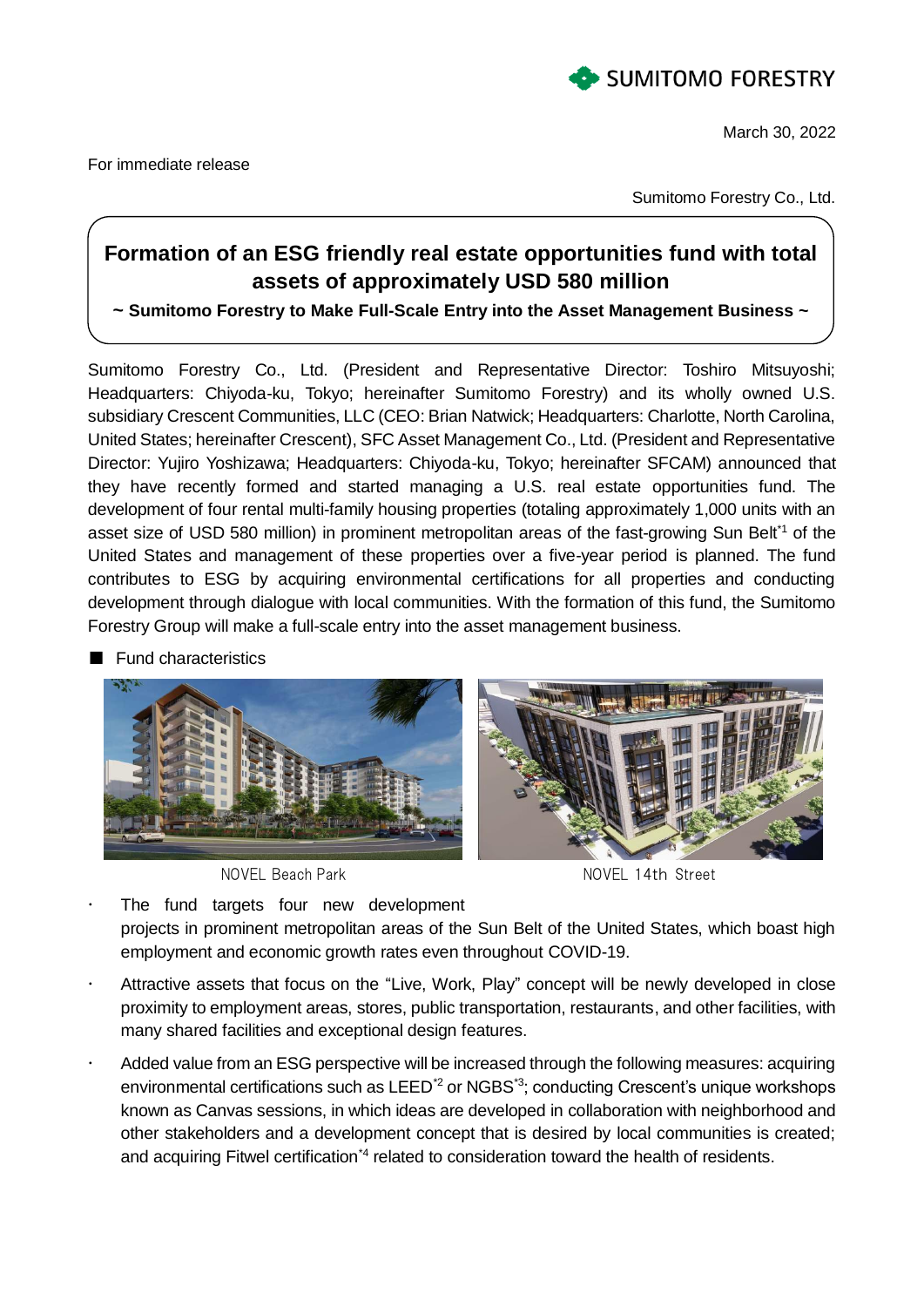

 This is an initiative that Japanese companies can easily participate in directly, as Crescent, a wholly owned subsidiary of Sumitomo Forestry and ranked 15th amongst all multi-family housing developers in the United States<sup>\*5</sup>, is involved in planning, development, and management, and SFCAM is involved in advising the fund in Japan.



## ■ About the participating companies

 $\ddot{\phantom{0}}$ 

- Japanese companies will participate in the development projects, including Kumagai Gumi Co., Ltd. (President: Yasunori Sakurano; Headquarters: Shinjuku-ku, Tokyo), Haseko Corporation (President and Representative Director: Kazuo Ikegami; Headquarters: Minato-ku, Tokyo), and Fuyo General Lease Co., Ltd. (President and Chief Executive Officer: Yasunori Tsujita; Headquarters: Chiyoda-ku, Tokyo). The development projects will be implemented while utilizing the diverse expertise that the participating companies have accumulated.
- About the Sumitomo Forestry Group
- In the United States, Crescent will be responsible for functions related to real estate development such as land acquisition, financing, development management, and property management for development properties, as well as asset management for the fund.
- In Japan, SFCAM, the first asset management company in the Sumitomo Forestry Group, will provide investment advisory services for the fund and will serve as a point of contact for communication between the participating Japanese companies.
- Sumitomo Forestry is planning and overseeing the entire U.S. real estate development business for the Sumitomo Forestry Group and is investing in the fund as one of the participating companies.
- In the U.S. real estate development business of the Sumitomo Forestry Group, the aim is not just to generate revenue by selling properties after they are developed, but also to create a stable, long-term revenue sources through the possession of developed properties and the asset management business.

With Crescent and SFCAM at the core of our business, starting with this fund, we will work to expand and stabilize earnings by diversifying our U.S. real estate business, including into environmentallyfriendly office buildings, single-family build-to-rent, and logistics facilities, forming funds for projects outside Japan and the U.S., and creating assets that contribute to the decarbonized society, such as medium-to large-scale wooden construction projects.

- \*1 Sun Belt: The warm region in the southern United States from California to North Carolina, south of the 37th parallel north latitude. The region has developed advanced industries such as high-tech, aerospace, and leisure.
- \*2 LEED certification: An environmental performance evaluation system for buildings and site use developed and managed by the U.S. Green Building Council (USGBC)
- \*3 The National Green Building Standard (NGBS) certification: The only certification recognized by the American National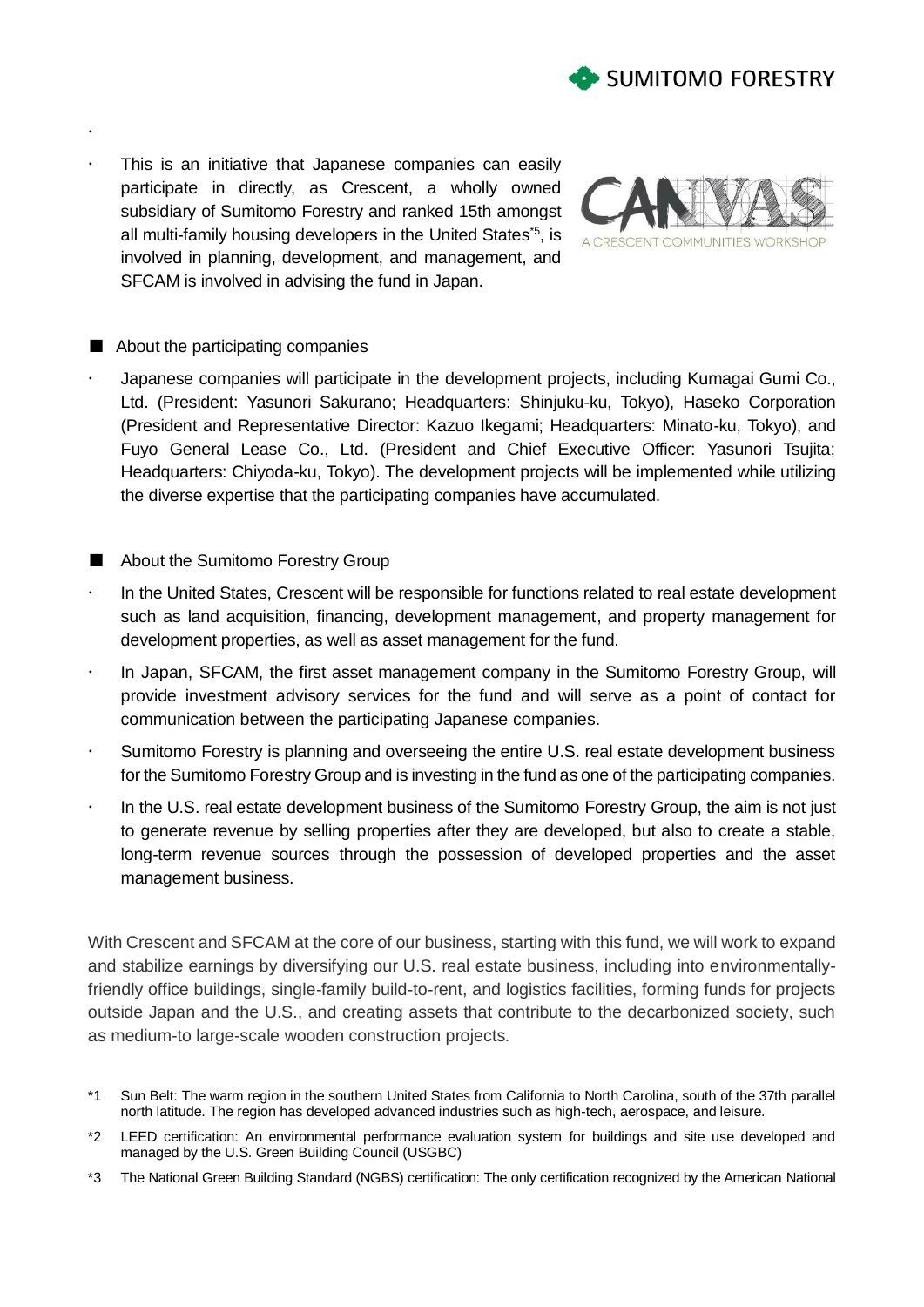

Standards Institute (ANSI) as an evaluation system for environmentally friendly detached and multi-family housing

- \*4 Fitwel certification: A system developed under the direction of the U.S. General Services Administration (GSA) and Centers for Disease Control and Prevention (CDC) to certify designs and management operations that consider the health and working environment of building users
- \*5 15th place in the 2021 U.S. rankings of NMHC 25

## **Fund outline**

| Outline                                            | : ESG friendly real estate opportunities fund                                                                                          |                                                                                                     |  |
|----------------------------------------------------|----------------------------------------------------------------------------------------------------------------------------------------|-----------------------------------------------------------------------------------------------------|--|
| Size                                               | : Asset under management approx. USD 580 million                                                                                       |                                                                                                     |  |
| Asset                                              | : New development of four rental multi-family housing properties                                                                       |                                                                                                     |  |
| Location<br><b>Structure</b><br>Number of<br>units | 1 NOVEL Beach Park<br>Tampa, Florida<br>Ten-story reinforced<br>concrete<br>structure<br>289 units                                     | 2 NOVEL 14th Street<br>Washington, D.C.<br>Eight-story reinforced concrete structure<br>200 units   |  |
| Location<br><b>Structure</b><br>Number of<br>units | 3 NOVEL River District<br>Charlotte, North Carolina<br>Three- to four-story<br>wooden<br>structure<br>292 units                        | (4) NOVEL North Buckhead<br>Atlanta, Georgia<br>25-story reinforced concrete structure<br>250 units |  |
| Operation<br>period                                | : Sold after 5 years of operation                                                                                                      |                                                                                                     |  |
| Manager                                            | :Sumitomo Forestry Group: U.S. / Crescent<br>Japan/SFCAM                                                                               |                                                                                                     |  |
| Launch date                                        | : February, 2022.                                                                                                                      |                                                                                                     |  |
| <b>ESG</b>                                         | : In principle, U.S. Green Building Certification (LEED, NGBS, Fitwel, etc.)<br>Community-oriented development through Canvas sessions |                                                                                                     |  |

## ■ Overview of Crescent Communities, LLC

| Headquarters            | : Charlotte, North Carolina                                                                                                                                                                                                                                                                                                                                                                                                                                                                                                                                                                                         |
|-------------------------|---------------------------------------------------------------------------------------------------------------------------------------------------------------------------------------------------------------------------------------------------------------------------------------------------------------------------------------------------------------------------------------------------------------------------------------------------------------------------------------------------------------------------------------------------------------------------------------------------------------------|
| Representative          | : Brian Natwick (President, CEO)                                                                                                                                                                                                                                                                                                                                                                                                                                                                                                                                                                                    |
| Number of employees     | : 147 (As of January 2022)                                                                                                                                                                                                                                                                                                                                                                                                                                                                                                                                                                                          |
| History                 | : Crescent started in 1939 as a forestry department established by Duke<br>Energy, an electric company founded in 1904, and ventured into the<br>real estate development business in 1990. The company became a<br>wholly owned subsidiary of Sumitomo Forestry in July 2018.                                                                                                                                                                                                                                                                                                                                       |
| Description of business | : Crescent is engaged in the development of multi-family housing,<br>commercial and mixed-use complexes, and other real estate in 13<br>markets across ten states and one special district in the southeastern<br>and southwestern regions of the United States centered on Charlotte.<br>Received the Multifamily Development Firm of the Year award at the<br>National Association of Home Builders (NAHB) Multifamily Pillars of the<br>Industry Awards in 2019 for creative development concepts, innovative<br>strategies, excellent design, marketing, and more in the development of<br>multi-family housing |